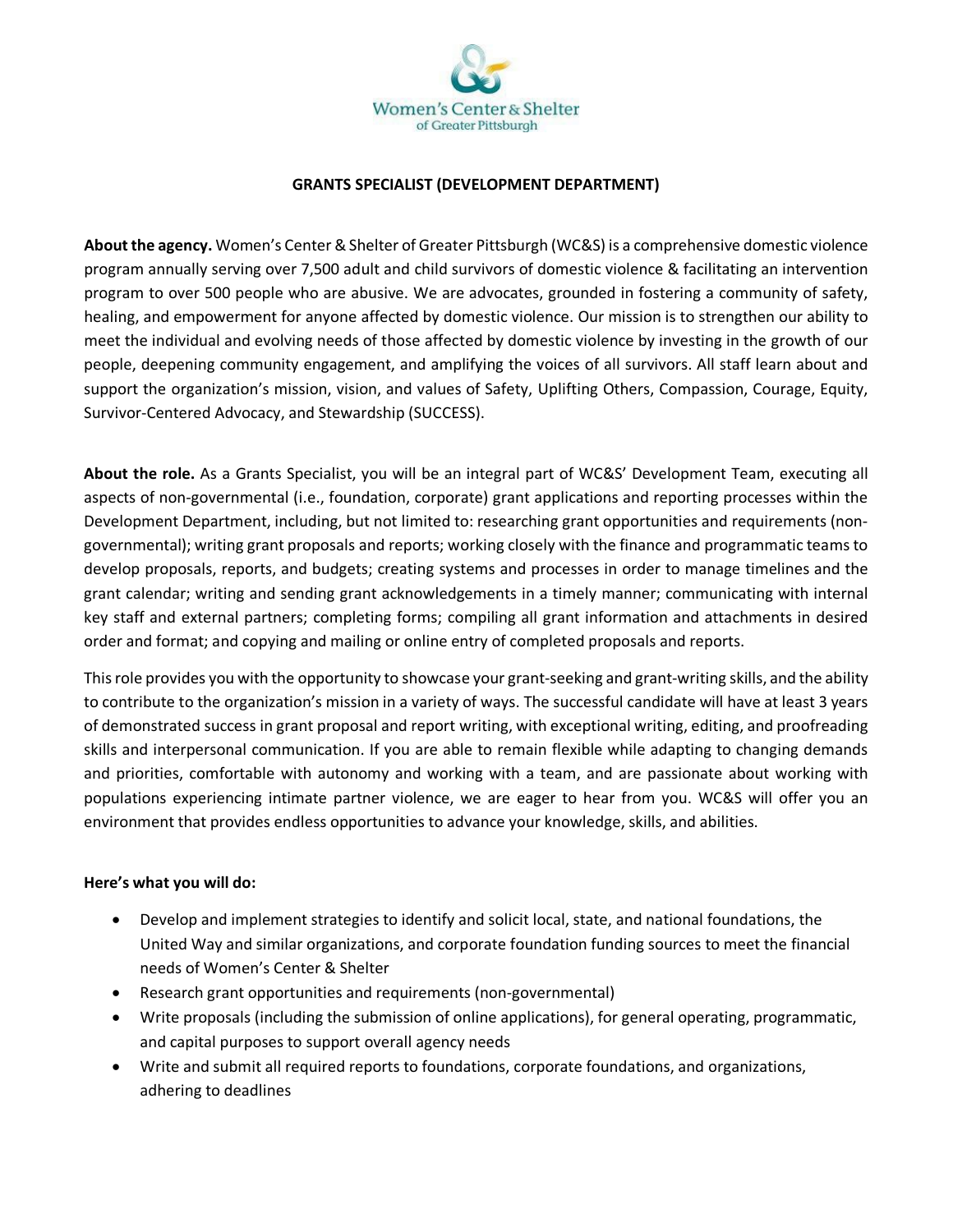

- Create systems to effectively and efficiently track grant deadlines, foundation grant revenue and grant purposes, and grant submission dates by fiscal year
- Prepare and send foundation acknowledgements in a timely manner
- Communicate with foundation staff to determine submission strategy and schedule foundation site visits, as necessary
- In conjunction with the President/CEO and Chief Development Officer, cultivate meaningful relationships with foundation staff and/or trustees
- The position requires being available Monday through Friday, with occasional evenings and weekends as needed, via hybrid working model
- Perform other duties as assigned by supervisor

## **Here's what we are looking for:**

- Bachelor's degree in English, Writing, Communications, Marketing, or related area required
- 3+ years of grant proposal and report writing experience with demonstrated success required
- Experience with a CRM database a plus; if none, the ability and willingness to learn Raiser's Edge
- Exceptional writing skills and the ability to adapt writing style to fit the audience
- Excellent proofreading and editorial skills
- Detail-oriented, with excellent organizational and project management skills, including adhering to multiple deadlines at once
- Comfortable with autonomy and working with a team
- Flexibility to adapt to changing demands and priorities
- A demonstration of the understanding of abusive family dynamics, including intimate partner violence, cycle of abuse, power and control dynamic, cultural diversity issues, and child abuse and neglect
- Ability to establish healthy boundaries, trust, respect, and rapport with others
- Ability to understand and adhere to strict confidentiality and safety procedures
- Strong command of general technology, including Microsoft Office Suite, is required
- Desire to work in an organization committed to diversity, equity, and inclusion as part of its values
- Act 33/34 and FBI Clearances required

**About the benefits.** WC&S offers a comprehensive and competitive benefits package, including generous paid time off; health, vision, and dental insurance; short-term and long-term disability coverage; group life insurance; retirement plan; Flexible Spending Account; Employee Assistance Program; paid training and professional development opportunities; and is a Public Service [Student] Loan Forgiveness (PSLF) eligible employer.

WC&S is an equal opportunity employer and is committed to ensuring that both applicants and employees are treated without discrimination on the basis of race, color, gender identity expression, national origin, age, religion,